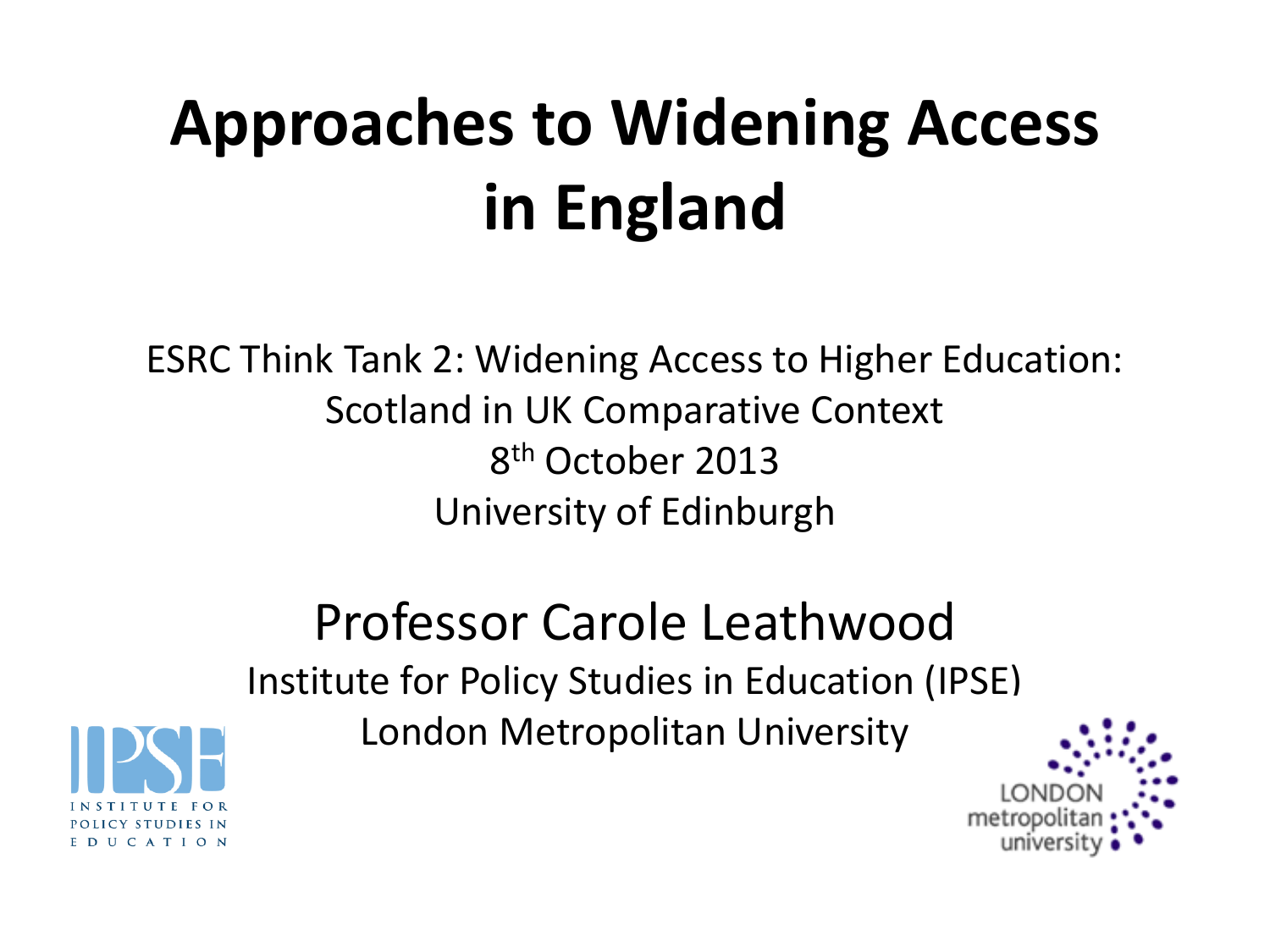In looking back over the last thirty years, I realise how the whole relationship of the English universities to the English people has changed and broadened. Within that time we have seen one barrier after another crumbling, parting, and being swept away. Thirty years ago the universities of England were the universities of the few; to-day they are the universities of the many; tomorrow, I trust, they will be the universities of all. The barrier of creed has practically gone, the barrier of sex is going, and now the task before us is to see that the social barrier shall go as well – that the possession of money or the want of it shall no longer stand in the way of getting a sound, solid, and complete university education.

Dale, J. A. (1905). Some Functions of a University. London, An Association to Promote the Higher Education of Working Men.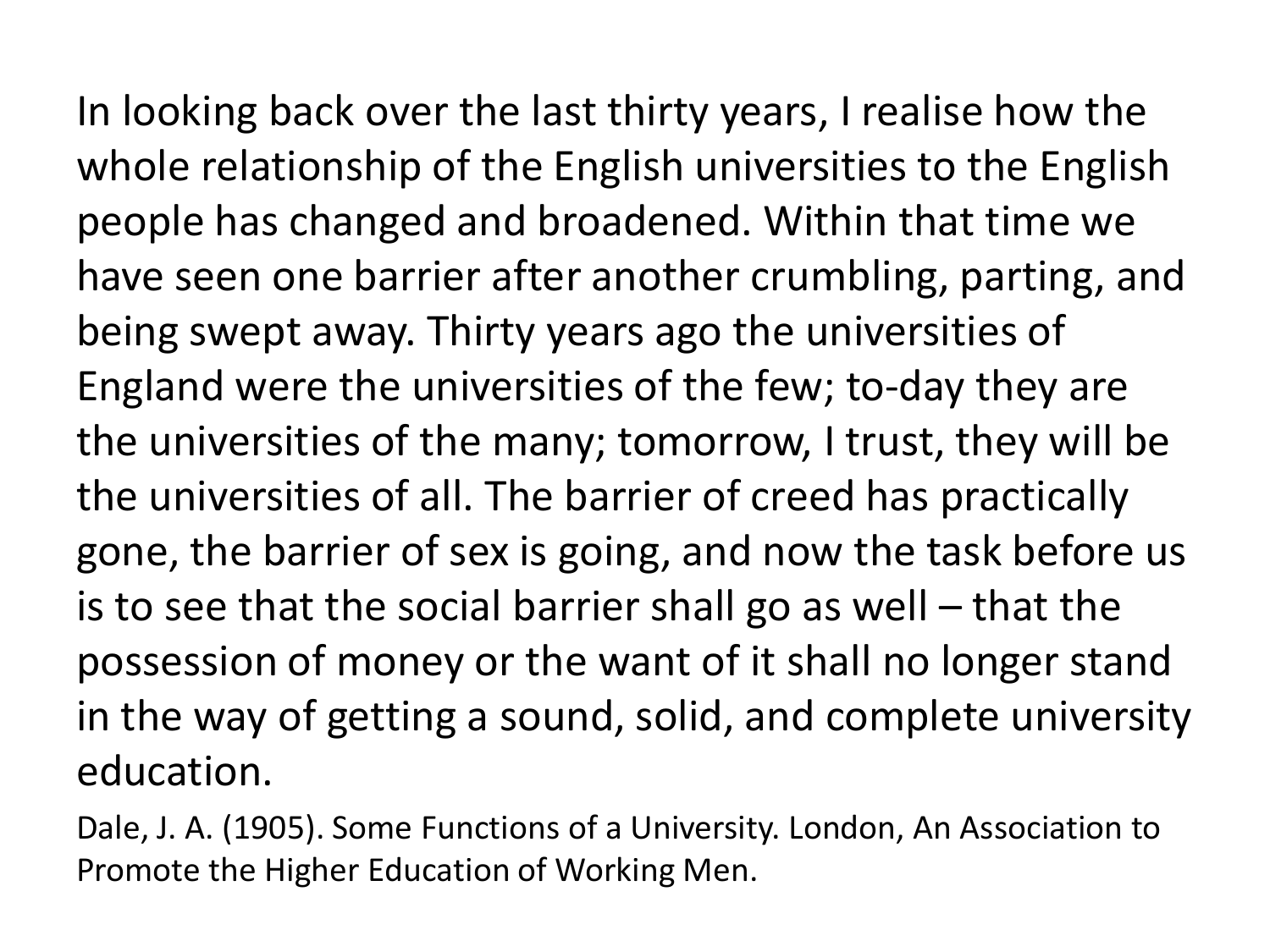# **Key issues in widening access and participation in the English system**

- Structural
- **Financial**
- **Attainment**
- Socio-cultural
- Underpinning discourses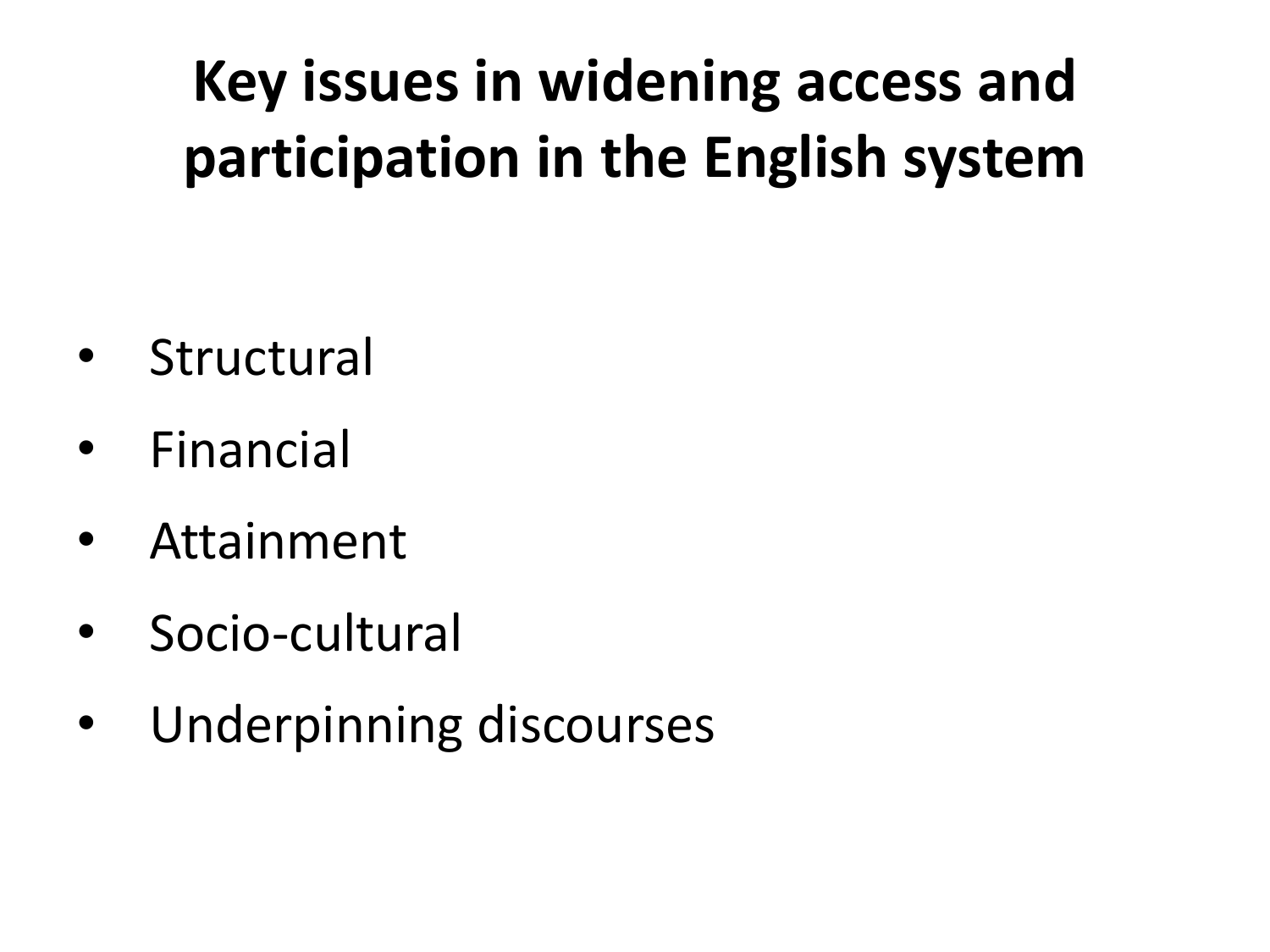#### **Structural issues**

Binary divides, stratification and hierarchy:

- State / private schooling
- Separation of FE/HE
- Vocational /academic divide
- 'Diversity' and stratification within the HE system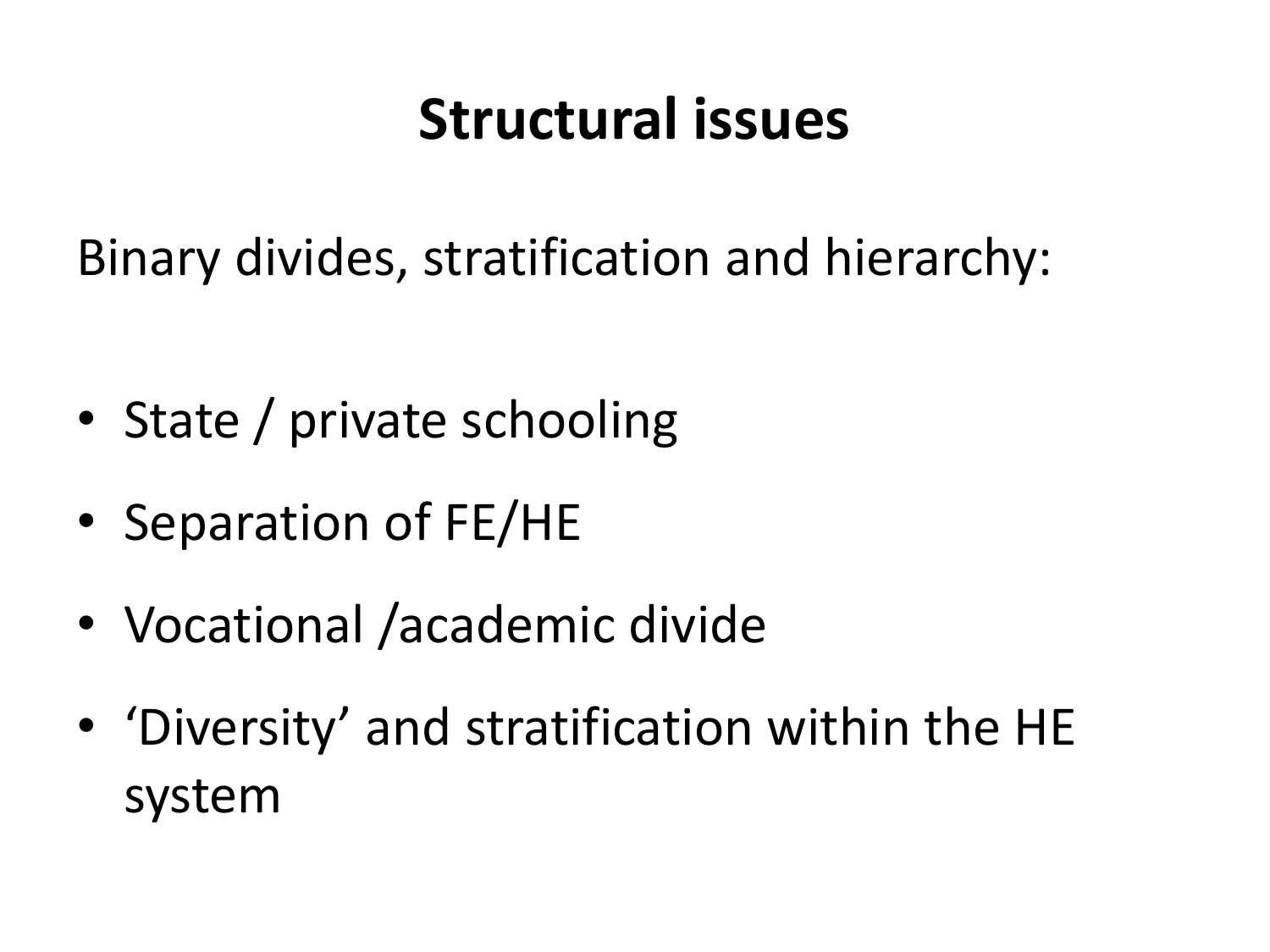## **Financial Issues**

#### HEFCE funding to institutions

- Generated support for WP in institutions
- The flexibility of the funding was welcomed by HEIs
- Most common and effective activities: work with schools and colleges to raise aspirations, activities that expose potential students to HE environment; pre-entry and on-programme academic and pastoral support, dedicated disability support unit.
- Widespread view that progress has been made re access with the funding seen as a key driver of rising participation rates nationally.
- Little evidence of systematic evaluation of WP activities in institutions.
- Without HEFCE WP funding a lot of this activity would cease (CFC and Edge Hill 2013)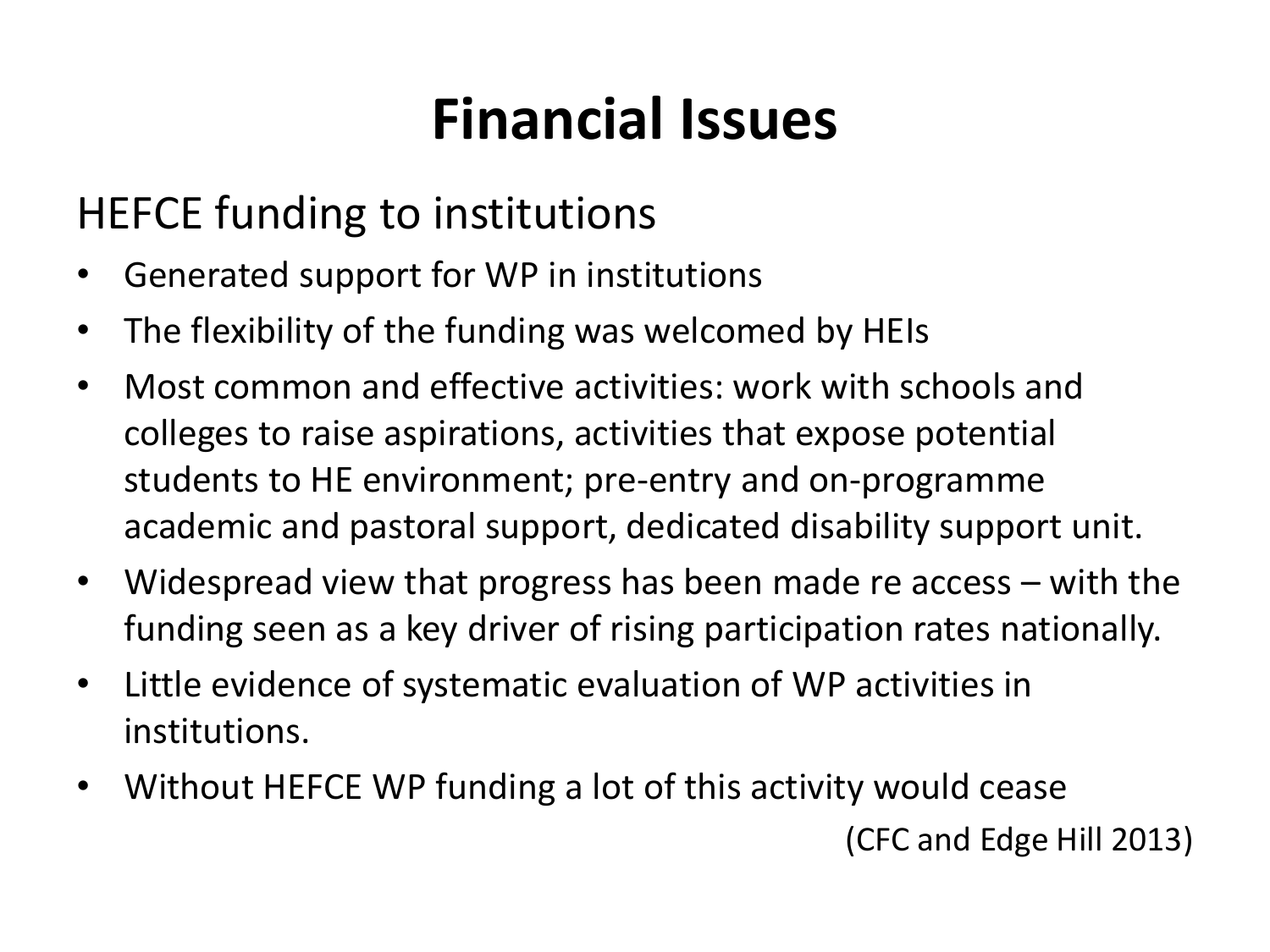# **Financial Issues**

Student finance:

- Fees and loans
- Bursaries and scholarships
- Pre-HE financial support
- Issues for access, participation and achievement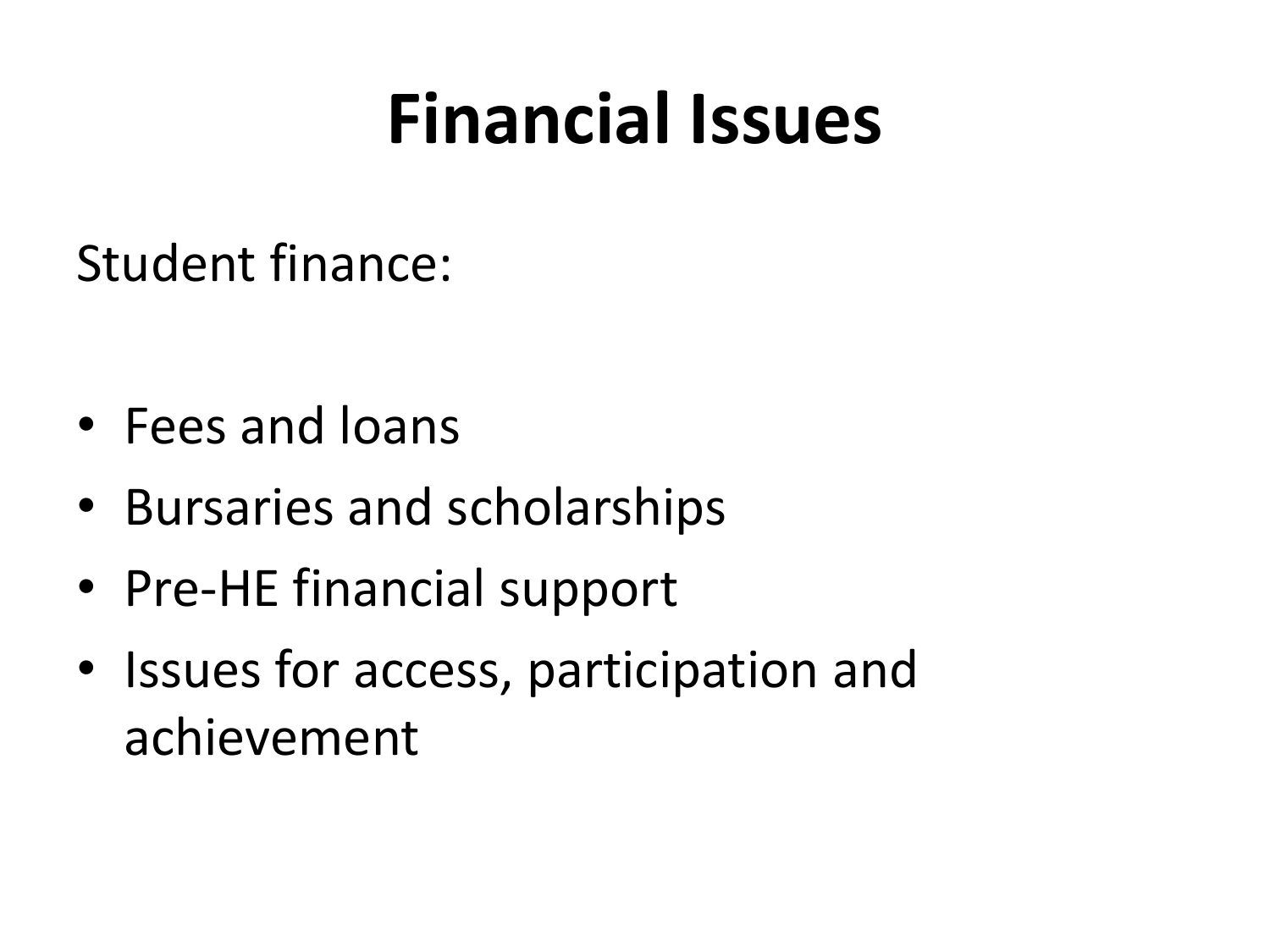### **Issues of Attainment**

• 'Poor attainment in secondary schools is more important in explaining lower HE participation rates amongst students from disadvantaged backgrounds than barriers arising at the point of entry into HE'

(Chowdry et al 2010)

• In 2012-13 38% of disadvantaged student gained 5 'good' GCSEs (inc. Eng & Maths) or equivalent, compared to 65% of other students.

(David Laws March 2013)

Importance of closing the attainment gap between 'less well-off pupils' and 'better-off pupils'

(Social Mobility and Child Poverty Commission 2013)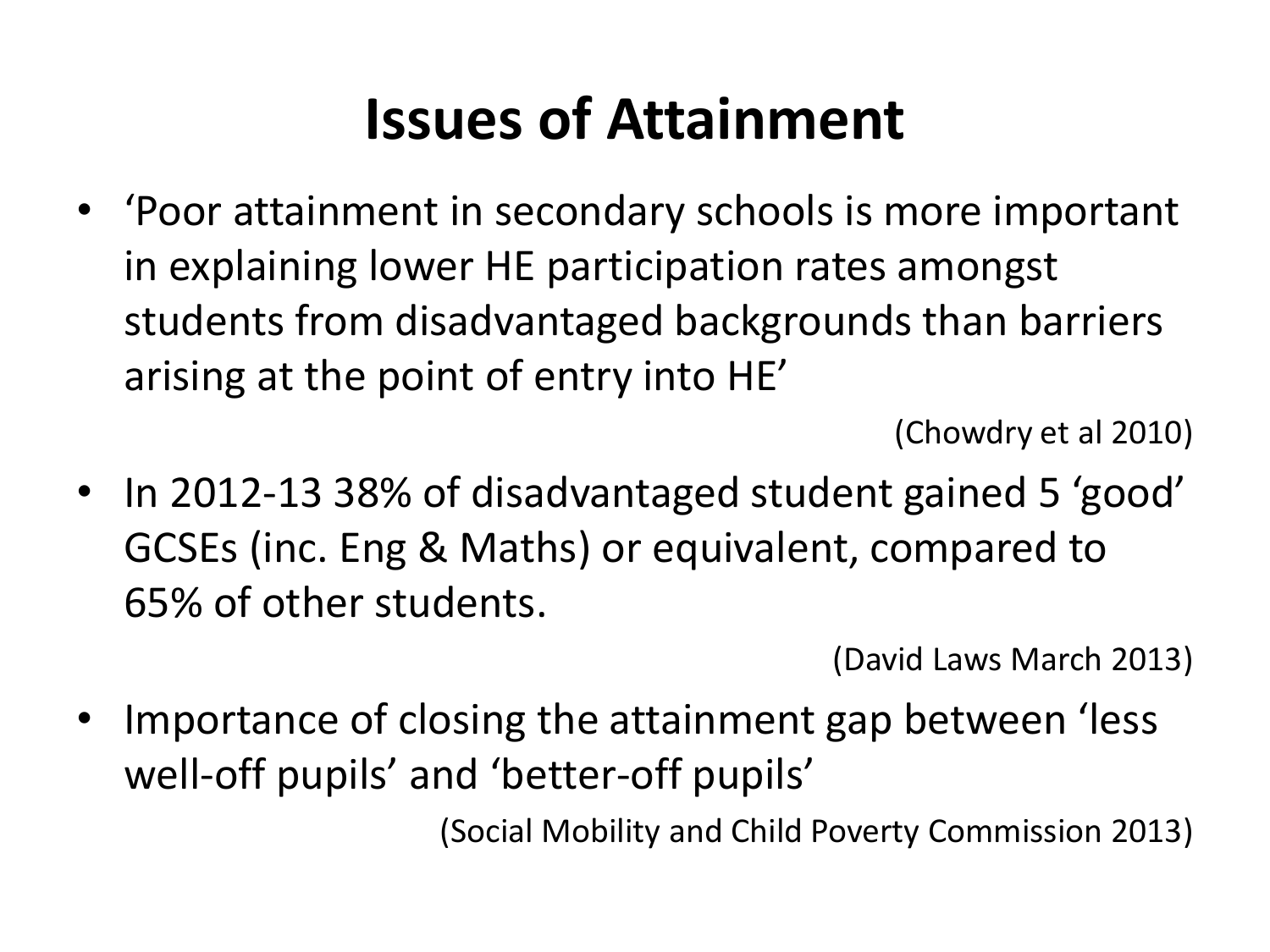## **Socio-cultural issues**

- Aspirations, knowledge and perceptions of higher education: social and cultural capital and the field of higher education
- Most WP activities designed to 'raise aspirations', increase knowledge, and change attitudes of disadvantaged young people
- E.g. Aimhigher, 'Reach for Excellence', Sutton Trust Summer schools
- Issues of evaluation and comparable data, but evidence that such programmes do have positive impacts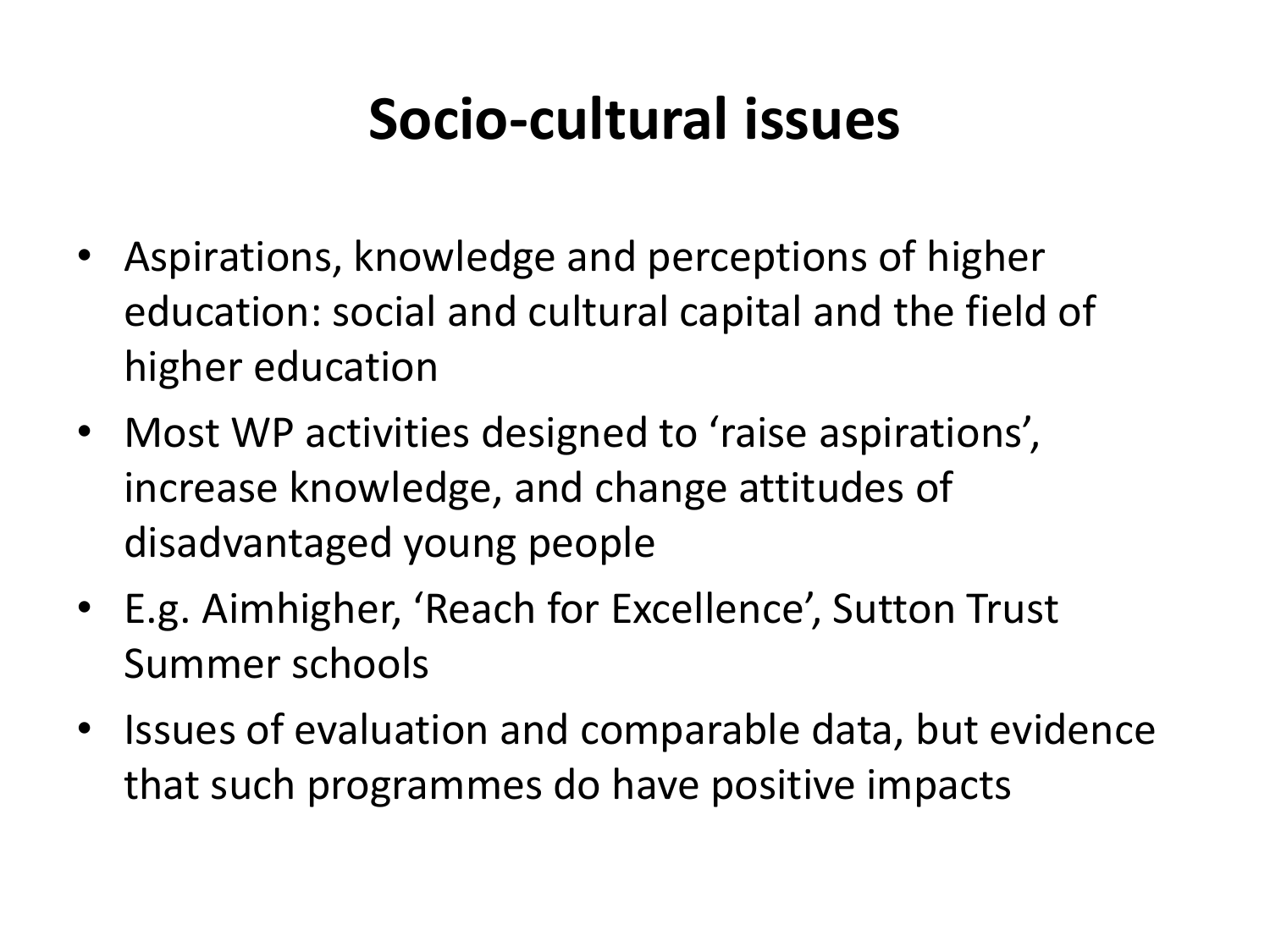# **What aspects of these interventions appear to be most effective?**

- Partnerships and collaboration
- Full and resourced involvement of schools, colleges, **HEIS**
- Starting early and sustained interventions
- Coordinated processes and enthusiastic staff
- Immersive experiences (visits, summer schools)
- Information sessions on applications and finance
- Subject-specific sessions/activities
- Mentoring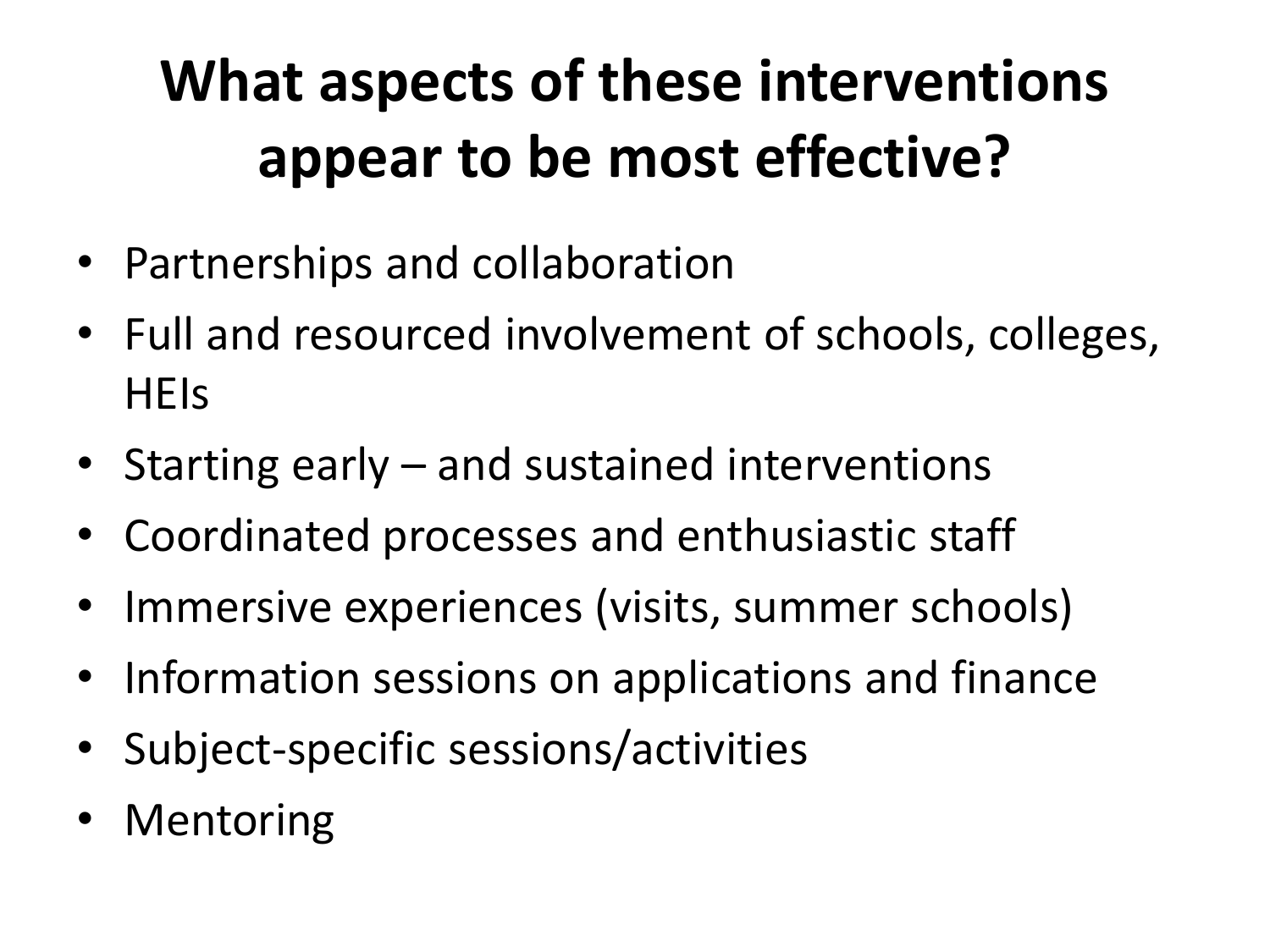# **Problematising widening access policy: underpinning discourses**



- Social mobility
- Meritocracy
- A marketised system
- A prestige economy of excellence / mediocrity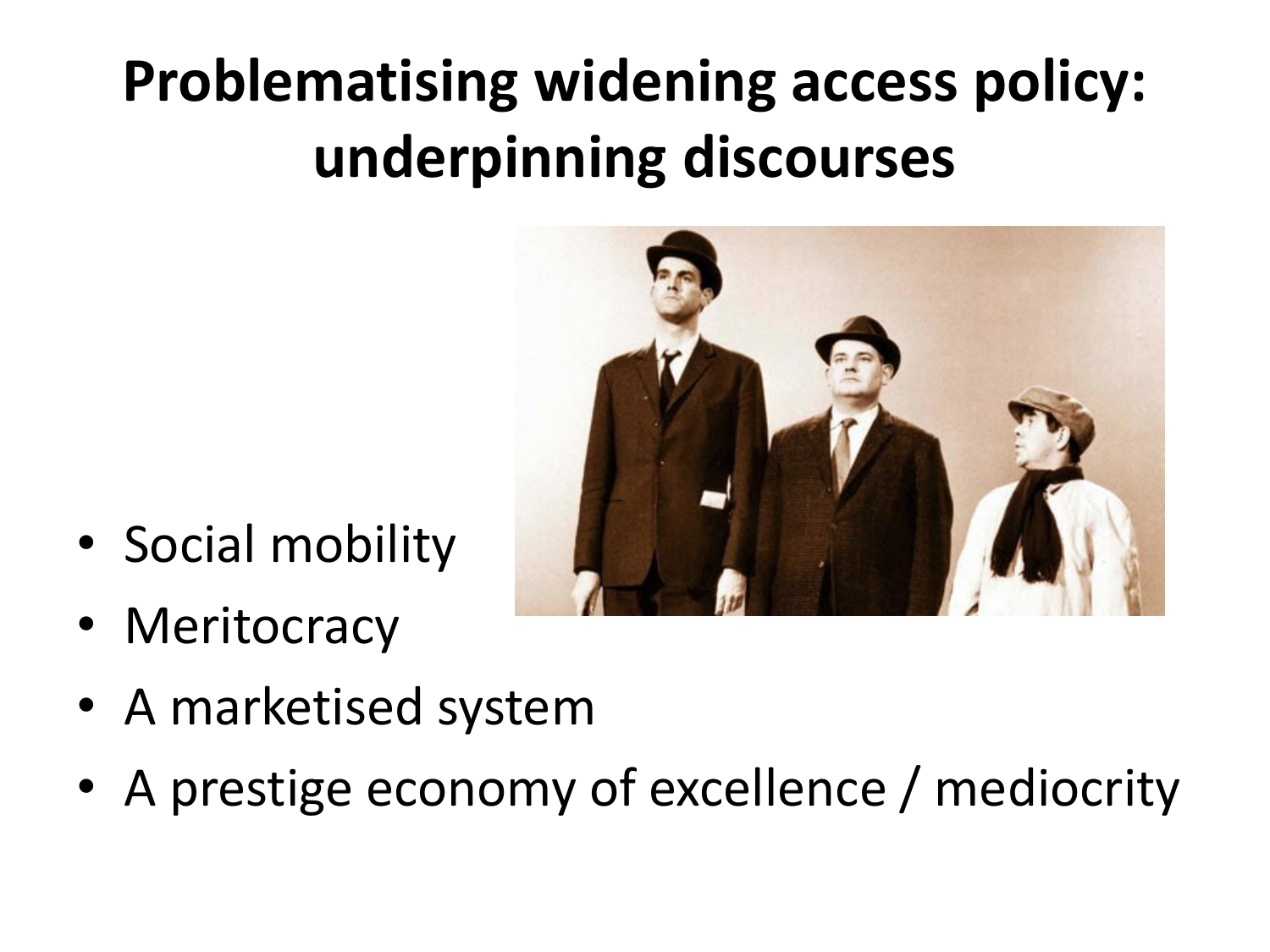# **And problematising social mobility**



By Rosa Prince, Political Correspondent 7:00AM BST 01 Apr 2011

#### 102 Comments

The Government's social mobility strategy, which will conclude that movement between the classes had "stagnated" over the past 40 years, he nublished next week and Mr Willetts blamed the entry of women

Student tuition fee: protest



Asked what was to blame for the lack of social mobility, Mr Willetts said:

'The feminist revolution in its first round effects was probably the key factor. Feminism trumped egalitarianism. It is not that I am against feminism, it's just that is probably the single biggest factor.'